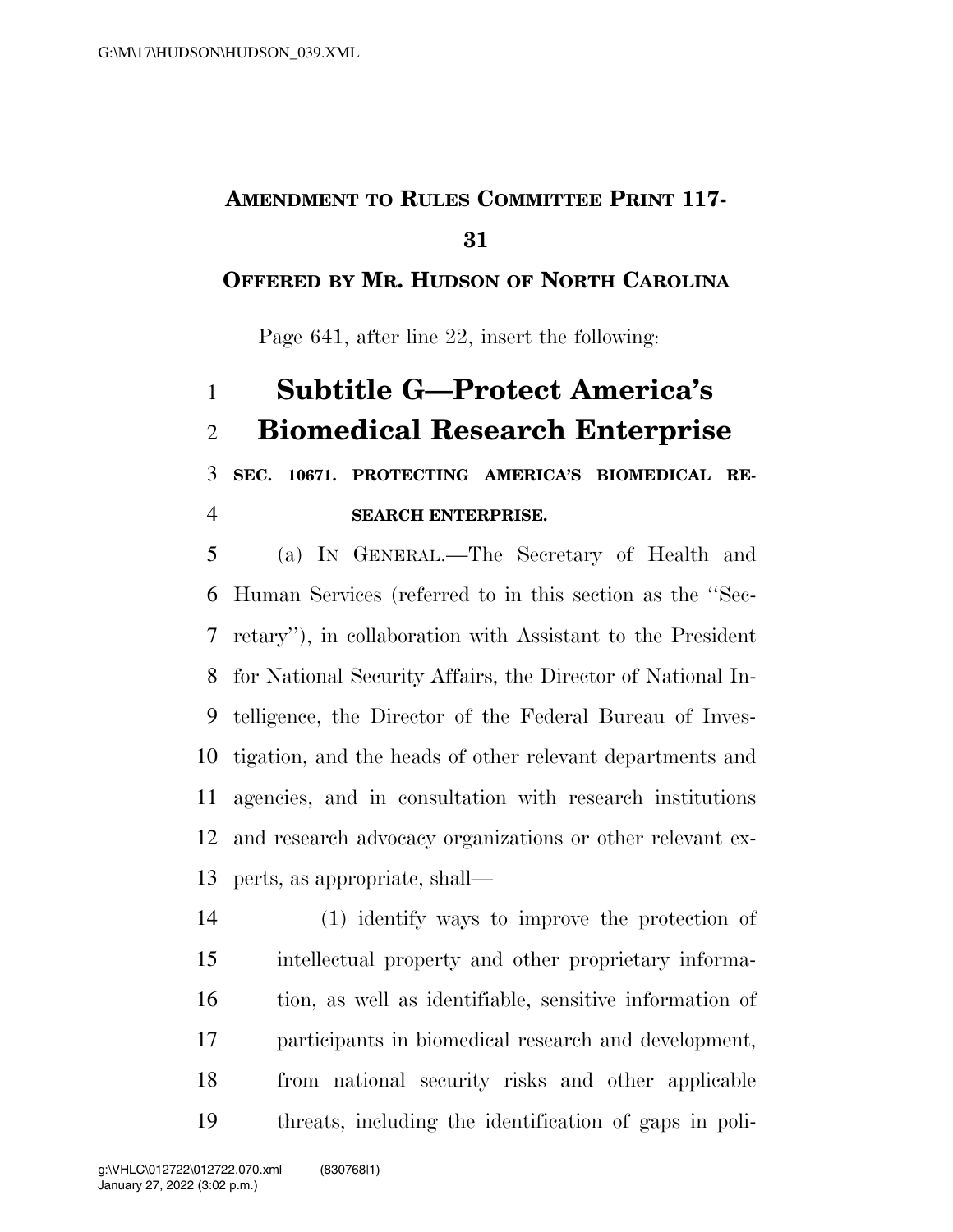cies and procedures in such areas related to bio- medical research and development supported by the Department of Health and Human Services and bio- medical research supported by other agencies as ap- plicable, and make recommendations to institutions of higher education or other entities that have tradi- tionally received Federal funding for biomedical re-search to protect such information;

 (2) identify or develop strategies to prevent, mitigate, and address national security threats in biomedical research and development supported by the Federal Government, including such threats as- sociated with foreign talent programs, by countries seeking to exploit United States technology and other proprietary information as it relates to such biomedical research and development;

 (3) identify national security risks and potential misuse of proprietary information, and identifiable, sensitive information of biomedical research partici- pants and other applicable risks, including with re- spect to peer review, and make recommendations for additional policies and procedures to protect such in-formation;

 (4) develop a framework to identify areas of biomedical research and development supported by